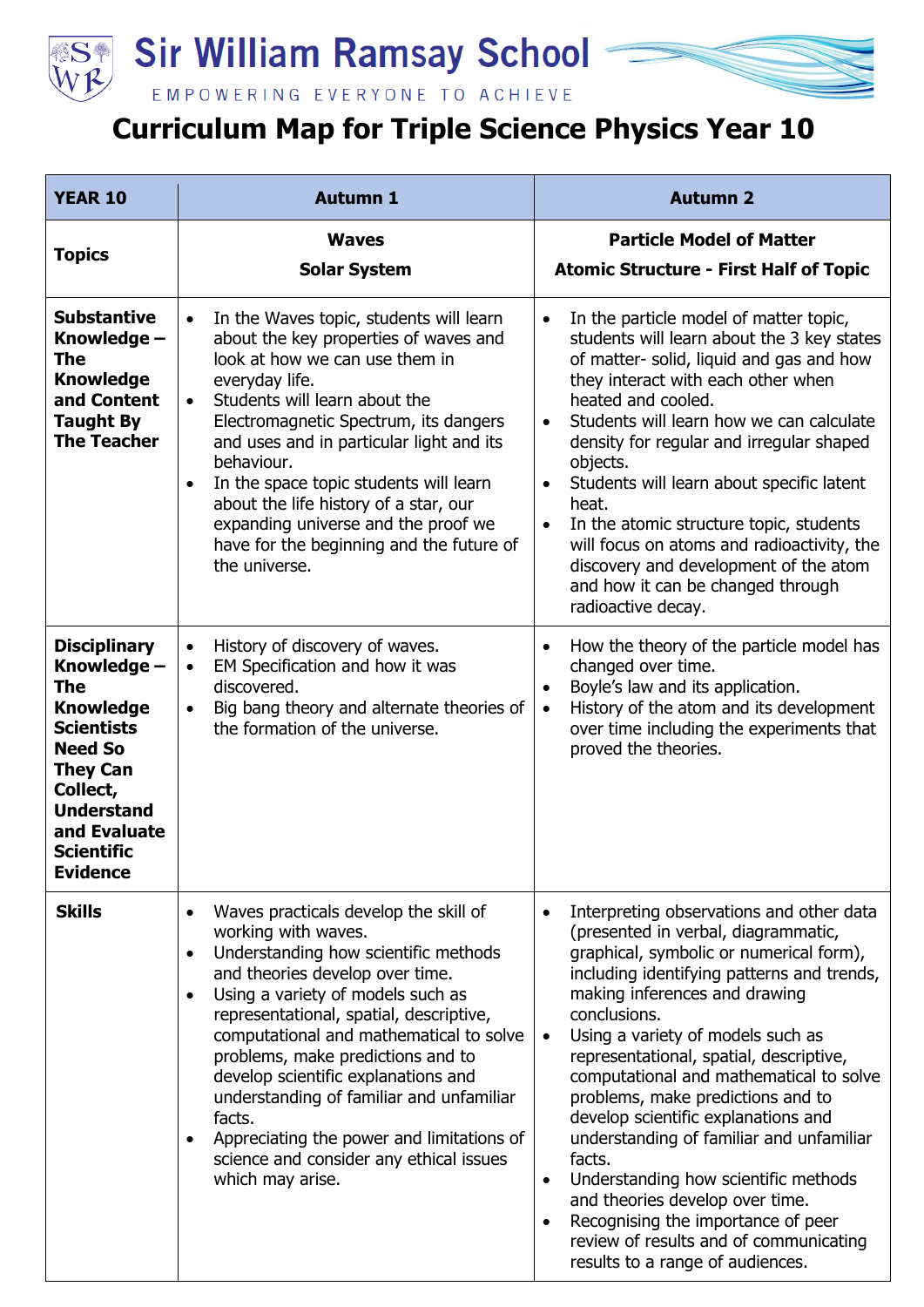| <b>Links To</b><br><b>Prior</b><br><b>Learning</b> | Waves in Year 8<br>$\bullet$<br>Space - Earth Topics covered in Years 7<br>and $8$                                                                                                                  | Matter in Years 7 and 8<br>Atomic Structure - Looked at Atomic<br>Drawing in Year 8<br>Energy in Year 9                                                                                                                                                                                                                         |
|----------------------------------------------------|-----------------------------------------------------------------------------------------------------------------------------------------------------------------------------------------------------|---------------------------------------------------------------------------------------------------------------------------------------------------------------------------------------------------------------------------------------------------------------------------------------------------------------------------------|
| Literacy/<br><b>Numeracy</b>                       | Standard form calculations for distance<br>related problems, orbit and waves<br>calculations.<br>Prefixes in Science.                                                                               | Calculations of density, specific heat<br>$\bullet$<br>capacity, specific latent heat and gas<br>pressure.<br>Rearranging of formula, conversion of<br>units and standard form.<br>Use of standard form.                                                                                                                        |
| Cross<br><b>Curricular</b>                         | Waves - Links with Light in Photography,<br>$\bullet$<br>Pitch and Frequency in Music and<br>Projection of Voice in Drama<br>Philosophy and Ethics - the Big Bang and<br>Evolution<br>Art - Nebulas | Food & Nutrition - Changes of State and<br>$\bullet$<br>Temperature<br>Technology - Hydraulic Presses<br>$\bullet$<br>History - The Cuban Missile Crisis and<br>$\bullet$<br>the First Nuclear Bombs<br>Geography - What Happened at<br>Chernobyl and Hiroshima<br>Philosophy & Ethics - Ethics Amongst<br><b>Nuclear Power</b> |
| <b>Assessment</b>                                  | <b>Waves Assessment</b><br>Space Assessment                                                                                                                                                         | Particle Model of Matter Assessment<br>$\bullet$<br>SIR Task for Atomic Structure - as not<br>finished on the topic at this point                                                                                                                                                                                               |

| <b>YEAR 10</b>                                                                                                                                           | <b>Spring 1</b>                                                                                                                                                                                                                                                                                                                                                                                                                                                                                                                                                                                                                                                                                                                   | <b>Spring 2</b>                                                                                                                                                                                                                                                                                                                                                                                                                                                     |
|----------------------------------------------------------------------------------------------------------------------------------------------------------|-----------------------------------------------------------------------------------------------------------------------------------------------------------------------------------------------------------------------------------------------------------------------------------------------------------------------------------------------------------------------------------------------------------------------------------------------------------------------------------------------------------------------------------------------------------------------------------------------------------------------------------------------------------------------------------------------------------------------------------|---------------------------------------------------------------------------------------------------------------------------------------------------------------------------------------------------------------------------------------------------------------------------------------------------------------------------------------------------------------------------------------------------------------------------------------------------------------------|
| <b>Topics</b>                                                                                                                                            | <b>Atomic Structure - 2nd Half of Topic</b><br><b>Electricity - 1st Half of Topic</b>                                                                                                                                                                                                                                                                                                                                                                                                                                                                                                                                                                                                                                             | <b>Electricity - 2nd Half of Topic</b>                                                                                                                                                                                                                                                                                                                                                                                                                              |
| <b>Substantive</b><br>Knowledge -<br>The<br><b>Knowledge</b><br>and Content<br><b>Taught By</b><br><b>The Teacher</b>                                    | In the second half of the atomic<br>$\bullet$<br>structure topic, students will learn how<br>radiation can be used in medicine and to<br>generate electricity through fission.<br>Students will learn about nuclear fusion<br>$\bullet$<br>and its potential for making electricity on<br>earth.<br>In the electricity topic, students will learn<br>$\bullet$<br>about circuits and how we use them in<br>everyday life. Students will do<br>calculations based around current,<br>voltage, resistance and charge and<br>decide on the best components for the<br>job based around these calculations.<br>Students will compare series and parallel<br>circuits and the behaviour of current,<br>voltage and resistance in them. | In the second half of the electricity topic,<br>students will learn about electricity in the<br>home.<br>Students will learn how to wire plugs<br>$\bullet$<br>correctly and the safety measures in<br>place around the home such as fuses<br>and circuit breakers.<br>Students will learn about alternating and<br>$\bullet$<br>direct current and where we find them<br>and also identify when an appliance is<br>efficient and how to make it more<br>efficient. |
| <b>Disciplinary</b><br>Knowledge -<br>The<br><b>Knowledge</b><br><b>Scientists</b><br><b>Need So</b><br><b>They Can</b><br>Collect,<br><b>Understand</b> | History of nuclear medicine and the<br>$\bullet$<br>safety aspects introduced.<br>Fusion theory and the concept of using it<br>$\bullet$<br>as a fuel in the future.<br>History of electricity and the key words<br>$\bullet$<br>associated with it.                                                                                                                                                                                                                                                                                                                                                                                                                                                                              | History of electricity and the key words<br>$\bullet$<br>associated with it.                                                                                                                                                                                                                                                                                                                                                                                        |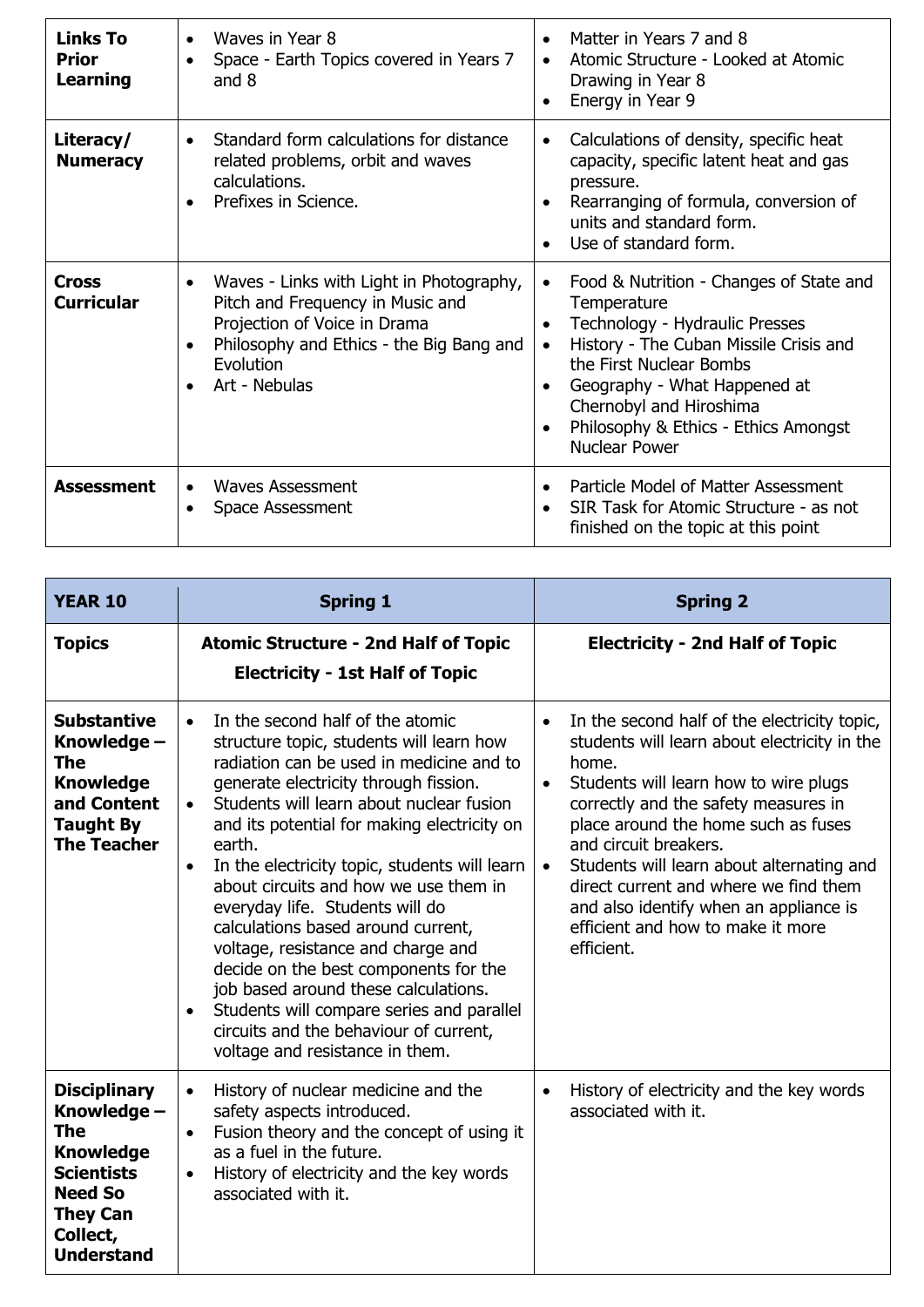| and Evaluate<br><b>Scientific</b><br><b>Evidence</b> |                                                                                                                                                                                                                                                                                                                                                                                                                                                                                                                                                                                                                                                                                                                                                                                                                                                                         |                                                                                                                                                                                                                                                                                                                                                                                                                                                                                                                                                                                                                                                                                                  |
|------------------------------------------------------|-------------------------------------------------------------------------------------------------------------------------------------------------------------------------------------------------------------------------------------------------------------------------------------------------------------------------------------------------------------------------------------------------------------------------------------------------------------------------------------------------------------------------------------------------------------------------------------------------------------------------------------------------------------------------------------------------------------------------------------------------------------------------------------------------------------------------------------------------------------------------|--------------------------------------------------------------------------------------------------------------------------------------------------------------------------------------------------------------------------------------------------------------------------------------------------------------------------------------------------------------------------------------------------------------------------------------------------------------------------------------------------------------------------------------------------------------------------------------------------------------------------------------------------------------------------------------------------|
| <b>Skills</b>                                        | Using a variety of models such as<br>$\bullet$<br>representational, spatial, descriptive,<br>computational and mathematical to solve<br>problems, make predictions and to<br>develop scientific explanations and<br>understanding of familiar and unfamiliar<br>facts.<br>Using scientific vocabulary, terminology<br>and definitions.<br>Evaluating risks both in practical science<br>and the wider societal context, including<br>perception of risk in relation to data and<br>consequences.<br>Recognising the importance of peer<br>review of results and of communicating<br>results to a range of audiences.<br>Explaining every day and technological<br>$\bullet$<br>applications of science; evaluate<br>associated personal, social, economic<br>and environmental implications; and<br>make decisions based on the evaluation<br>of evidence and argument. | Evaluating risks both in practical science<br>$\bullet$<br>and the wider societal context, including<br>perception of risk in relation to data and<br>consequences<br>Explaining every day and technological<br>$\bullet$<br>applications of science; evaluate<br>associated personal, social, economic<br>and environmental implications; and<br>make decisions based on the evaluation<br>of evidence and arguments.<br>Using a variety of models such as<br>$\bullet$<br>representational, spatial, descriptive,<br>computational and mathematical to solve<br>problems, make predictions and to<br>develop scientific explanations and<br>understanding of familiar and unfamiliar<br>facts. |
| <b>Links To</b><br><b>Prior</b><br><b>Learning</b>   | Atomic Structure - Looked at Atomic<br>Drawing in Year 8<br>Electromagnets covered in Years 7 and 8<br>$\bullet$<br>Solar System in Year 10 Autumn Term<br>$\bullet$                                                                                                                                                                                                                                                                                                                                                                                                                                                                                                                                                                                                                                                                                                    | Electromagnets covered in Years 7 and 8                                                                                                                                                                                                                                                                                                                                                                                                                                                                                                                                                                                                                                                          |
| Literacy/<br><b>Numeracy</b>                         | <b>Standard Form</b><br>$\bullet$<br>Equation Work and Rearranging<br><b>Equations Conversion of Units</b><br>Drawing and Interpreting Graphs<br>$\bullet$                                                                                                                                                                                                                                                                                                                                                                                                                                                                                                                                                                                                                                                                                                              | <b>Standard Form</b><br>Equation Work and Rearranging<br><b>Equations Conversion of Units</b><br>Drawing and Interpreting Graphs<br>$\bullet$                                                                                                                                                                                                                                                                                                                                                                                                                                                                                                                                                    |
| <b>Cross</b><br><b>Curricular</b>                    | History - The Cuban Missile Crisis and<br>$\bullet$<br>the First Nuclear Bombs<br>Geography - What Happened at<br>Chernobyl and Hiroshima<br>Philosophy & Ethics - Ethics Amongst<br>$\bullet$<br><b>Nuclear Power</b><br>Geography - Saving the Planet and<br>Global Warming<br>Technology - Circuits and Labelling<br>$\bullet$<br>PSCHE - Staying Safe<br>$\bullet$                                                                                                                                                                                                                                                                                                                                                                                                                                                                                                  | Geography - Saving the Planet and<br>$\bullet$<br>Global Warming<br>Technology - Circuits and Labelling<br>$\bullet$<br>PSCHE - Staying Safe                                                                                                                                                                                                                                                                                                                                                                                                                                                                                                                                                     |
| <b>Assessment</b>                                    | <b>Atomic Structure Assessment</b><br>Electricity SIR Task as only midway<br>through the topic                                                                                                                                                                                                                                                                                                                                                                                                                                                                                                                                                                                                                                                                                                                                                                          | <b>Electricity Assessment</b>                                                                                                                                                                                                                                                                                                                                                                                                                                                                                                                                                                                                                                                                    |

| <b>YEAR 10</b>                      | Summer 1                                                                                                                                  | <b>Summer 2</b> |
|-------------------------------------|-------------------------------------------------------------------------------------------------------------------------------------------|-----------------|
| <b>Topics</b>                       | <b>Forces - Part 1</b>                                                                                                                    |                 |
| <b>Substantive</b><br>Knowledge $-$ | Students will learn about the different types of forces and categorise them into vectors<br>(size and direction) and scalars (size only). |                 |